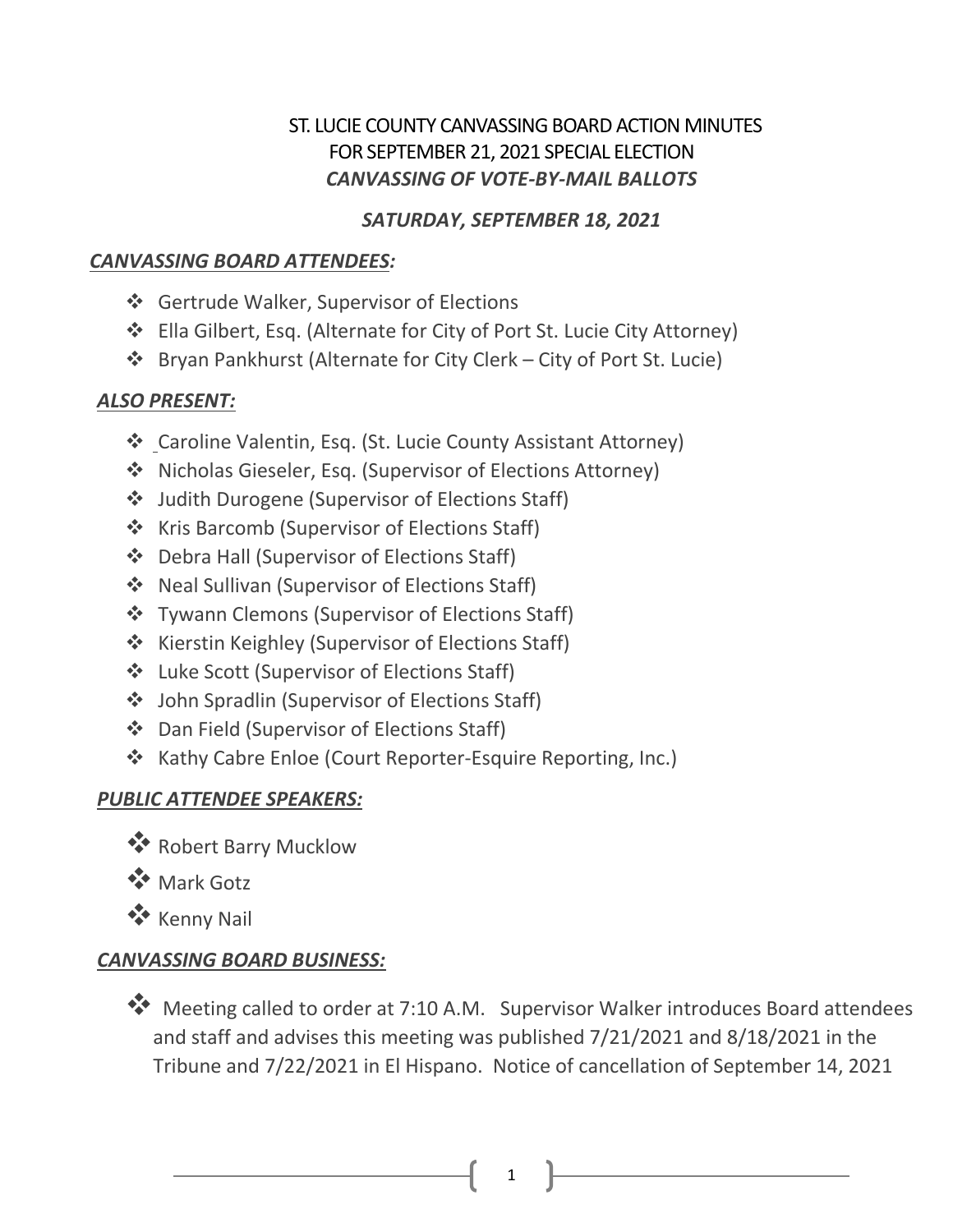meeting was published in 9/11/2021 News Tribune. Time change of 9/21/2021 meeting was published in the 9/11/2021 News Tribune.



 Supervisor Walker thanks the poll workers for assisting, gives instructions on processing of Vote-by-Mail ballots, and advises all workers have executed appropriate paperwork.

### *PUBLIC COMMENT:*

- Robert Barry Mucklow inquired whether ballots in trays have been signature matched. Supervisor Walker advised they have all been signature matched. Mr. Mucklow also inquired if Vote-by-Mail ballots were segregated by precinct. Mrs. Walker advised the ballots are in date-received order only. Mr. Mucklow requested a more definitive time of when Vote-by-Mail ballot signature matching is performed by Elections staff. Supervisor Walker advised that time frame is dependent on USPS mail delivery.
- Mark Gotz expressed concern that public questions emanating from ballot inspection process now have to be in writing and also concern about the signature matching process. Mrs. Walker advised signature matching will now be viewed on two large TV screens recently purchased for that purpose. Mrs. Walker advised that although public comments/questions about the inspection of ballots are to be in writing, they will be read into the record.
- Kenny Nail suggested public comment be reopened after the inspection process has concluded.
- Public Comment Period was closed.

### *FURTHER BUSINESS:*

- Supervisor Walker read a portion of Florida Statute 101.572 regarding opening of Vote-by-Mail ballots.
- Supervisor of Elections Counsel, Attorney Nicholas Gieseler read a portion of Florida Statute 101.68(c)(2)(4) governing the process for objecting to any Vote-by-Mail ballots.
- Supervisor Walker announced 4,360 Vote-by-Mail ballots are to be processed today, with 17 Vote-by-Mail ballots with Signature Cure Affidavits.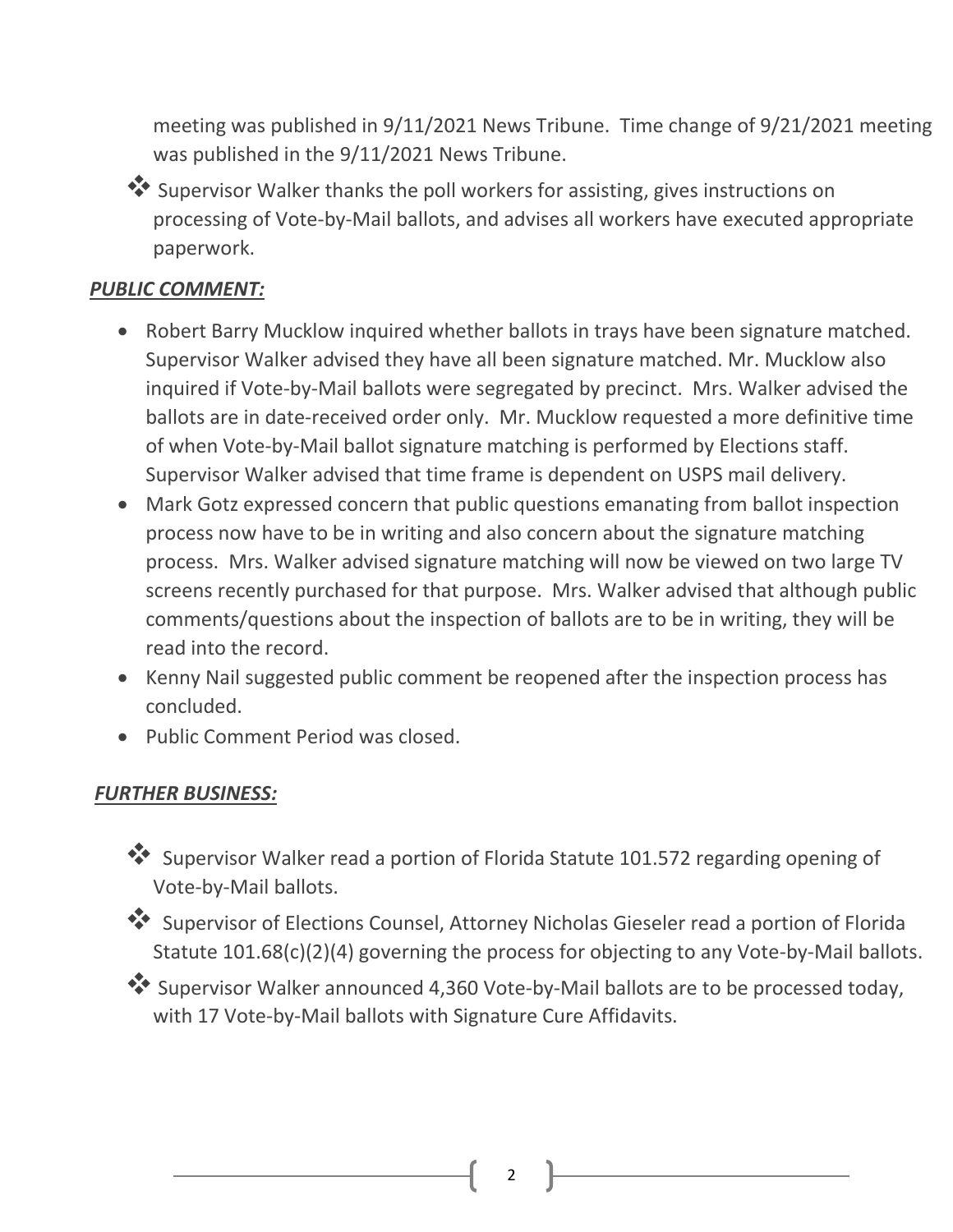**W** Mr. Pankhurst moved to begin public inspection of Vote-by-Mail ballots and to begin tabulation of those ballots once inspected. Second by Ms. Gilbert. Motion carried unanimously.

\*\* Cage containing Vote-by-Mail ballots was opened, with Seal #0426286 broken, and inspection and tabulation began.

\*\* Canvassing Board member Ella Gilbert moved Supervisor Walker be appointed to serve as Chairman of today's meeting. Second by Mr. Pankhurst. Motion carried unanimously.

\*\* Canvassing Board members reviewed each objection to VBM ballots and displayed the ballots on overhead projector, determining whether to accept or reject each ballot in question.

 Supervisor Walker thanked the poll workers who assisted with today's inspection and opening process and released them.

**W** Mrs. Walker explains the Signature Cure Affidavit process. The Canvassing Board inspects and canvasses the Vote-by-Mail ballots with Signature Cure Affidavits utilizing the overhead projector for persons present to view. Those ballots accepted were given to staff for tabulation.

\*\* The Canvassing Board inspects and duplicates those Vote-by-Mail ballots needing to be duplicated due to stray marks, damaged ballots and reviews under or overvoted ballots. Those ballots that were eligible were sent for tabulation.

 Mr. Gotz inquired as to whether a ballot that was overvoted in one race, but properly voted in another race would be discarded and not counted at all. SOE Walker explained that the entire ballot is NOT discarded, but is tabulated for only the race that was correctly marked.

\*\* The rejected log for the 9/8/2021 meeting indicated a blank ballot was rejected. Supervisor Walker advised a blank ballot is not to be rejected, rather is to be placed with ballots to be counted so that the VBM ballot count is correct. Therefore, Rejected Ballot Box under Seal 271, Cage Seal 0649703, was opened and examined. No such blank ballot was contained therein. Motion was made and seconded to correct the log. The rejected ballot log was corrected accordingly.